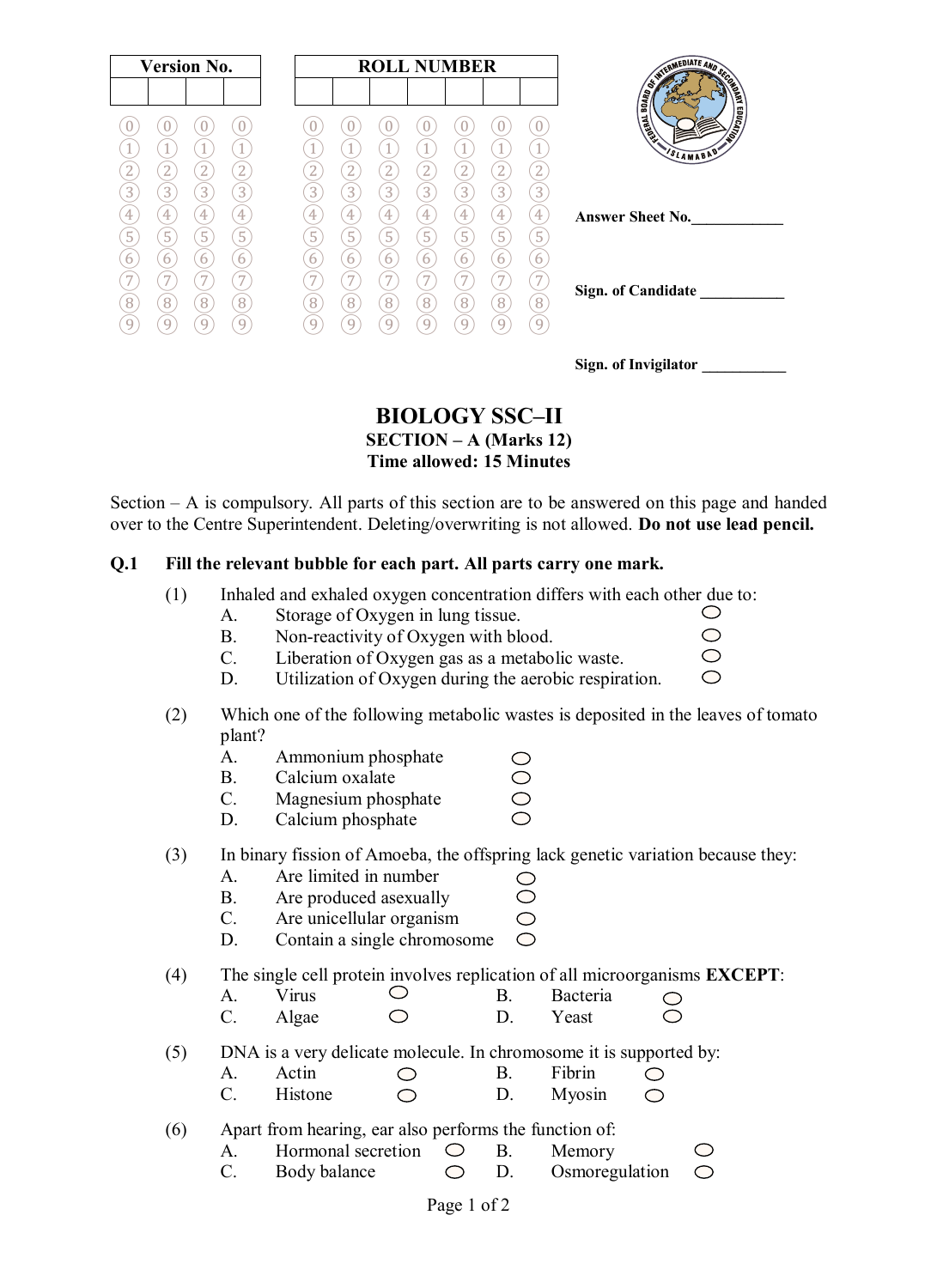(7) Hinge joint which allows movement in one plane only is present in:

- A. Neck  $\bigcirc$  B. Hip<br>C. Knee  $\bigcirc$  D. Shou C. Knee D. Shoulder
- (8) Calcitonin and Parathormone work in collaboration with each other for the regulation of:

 $\bigcirc$  $\circ$ 

- A. Calcium in cell cytoplasm B. Calcium in teeth
- C. Calcium in bones
- D. Calcium in blood
- (9) Applying your knowledge of inheritance, pin point the correct Genotype of true breading round seededpea plant:

 $\bigcirc$ 

 $\overline{O}$ 

| A. RR    |           | - R - |                         |  |
|----------|-----------|-------|-------------------------|--|
| $\Gamma$ | $\bigcap$ |       | D. RR and Rr $\bigcirc$ |  |

- (10) Human immunodeficiency virus (HIV) causes acquired immunodeficiency syndrome (AIDS) in human beings by:  $\bigcirc$ 
	- A. Increasing the pH of blood

| $\mathbf{B}$ | Decreasing the number of white blood cells |  |
|--------------|--------------------------------------------|--|
|              | Increasing the division of red blood cells |  |

- C. Increasing the division of red blood cells  $\circ$
- D. Decreasing the oxygen carrying capacity of blood

## (11) The function of fungi in an ecosystem is to:

- $000$ A. Provide oxygen to producers B. Return nutrients to the environment C. Increase complexity of food chain
- D. Decrease competition among consumers

## (12) If a patient has severe throat infection, which one of the following types of medicine is required?

 $\frac{1}{2}$ 

A. Sedative  $\bigcirc$  B. Antibiotics  $\bigcirc$ C. Vaccine  $\bigcirc$  D. Narcotics  $\bigcirc$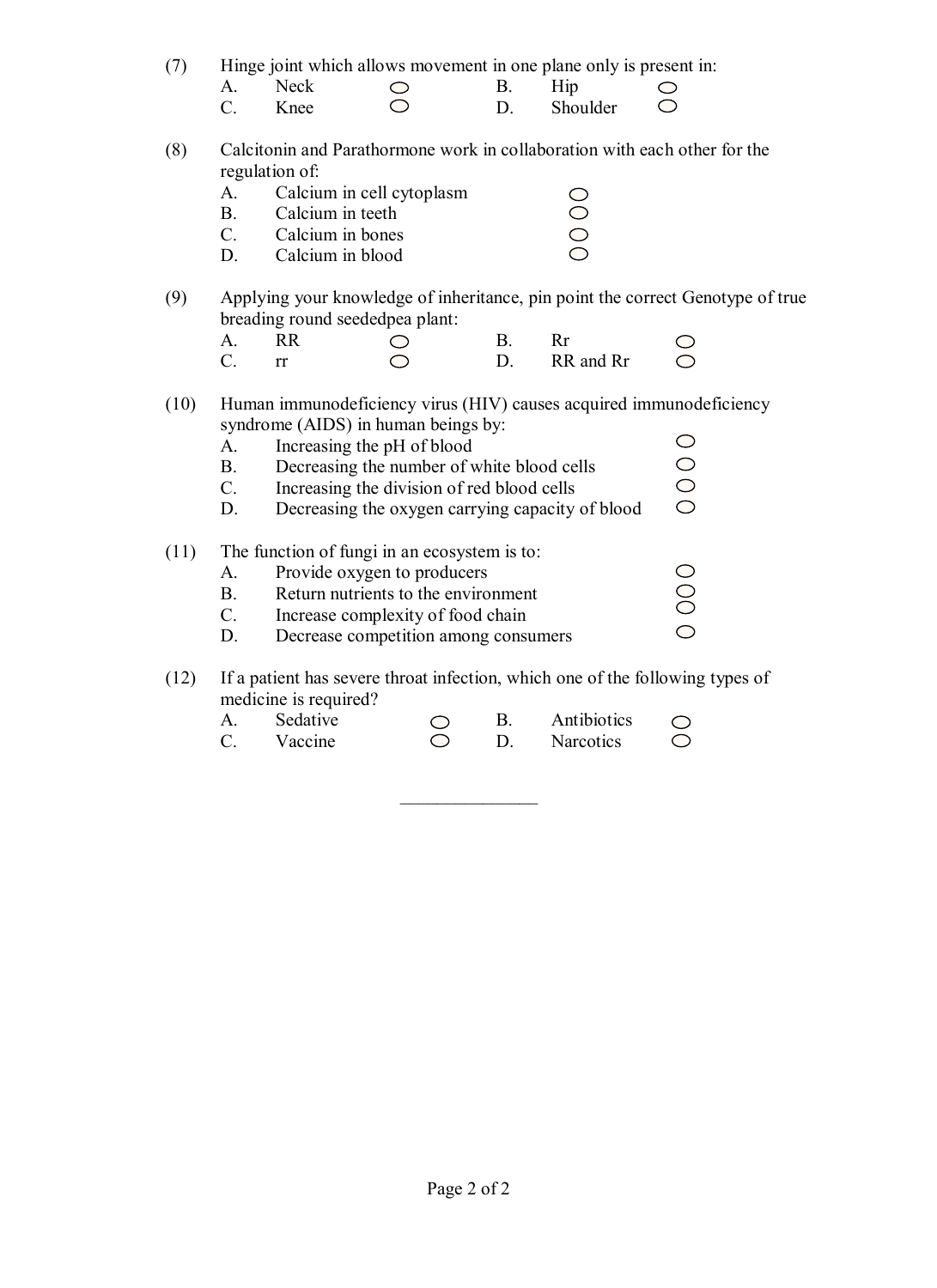

Federal Board SSC-II Examination Biology Model Question Paper (Curriculum 2006)

Time allowed: 2.45 hours Total Marks: 53

Note: Answer any eleven parts from Section 'B' and attempt any two questions from Section 'C' on the separately provided answer book. Write your answers neatly and legibly.

# **SECTION – B** (Marks 33)

- **Q.2** Attempt any **ELVEN** parts from the following. All parts carry equal marks.( $11 \times 3 = 33$ )
	- i. What are the three main effects of air pollution on environment? Describe them briefly.
	- ii. a. Plants can be categorized on the basis of availability of water and salt. Identify the group and habitat to which this plant belongs. (1)



b. Which characteristics make its survival possible? (2)

iii. Complete the table given below to associate the adaptations with the relevant flowers.

|                   | Insect pollinated flower | Wind pollinated flower |
|-------------------|--------------------------|------------------------|
| Colour            |                          |                        |
| Stamen and stigma |                          |                        |
| Pollen grain      |                          |                        |

iv. Following diagram shows the way of natural vegetative propagation.



- a. Label the parts A, B, C and D (1)
- b. Name this type of vegetative propagation and give example. (1)
- c. From which part shoot and root of new plant arise. (1)
- v. State the harmful effects of cigarette smoke on lungs and circulatory system.
- vi. Differentiate between the cross sectional views of brain and spinal cord with reference to white and grey matter.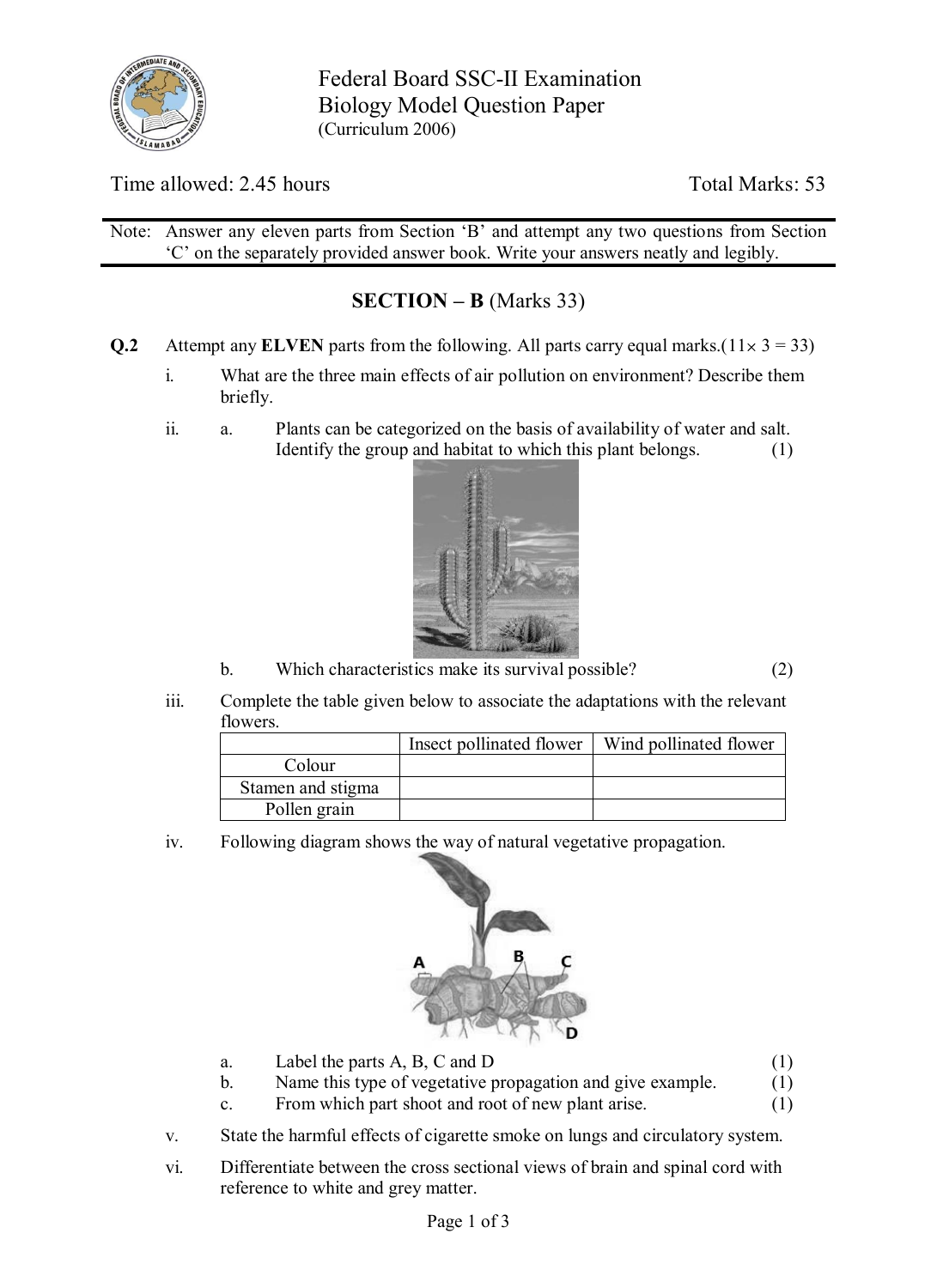vii. Following diagram shows the two steps of breathing.



Which diagram (A or B) shows the process of inhalation? Support your answer with reasons.

viii. a. Mention the name of muscles at A and B. (1)



- b. Elaborate the antagonistic movement of arm muscles. How do they cause the movement of elbow joint? (2)
- ix. DNA is a genetic material that has instructions to direct all functions of cells.
	- a. Identify the labeled parts A, B and C in the diagram. (1)
	- b. Name the processes D and E. Describe them briefly. (2)



x. Complete the given table.

 $\overline{B}$ 

| Blood group | Possible  | Antigen  | Relationship between |
|-------------|-----------|----------|----------------------|
|             | Genotypes | Produced | alleles              |
|             |           |          |                      |
|             |           |          |                      |
| АB          |           |          |                      |
|             |           |          |                      |

xi. The flow chart is showing anaerobic respiration.



- a. Identify the processes  $A$ ,  $B$  and  $C$ . (1.5)
- b. Mention the products (i), (ii) and (iii) produced by these processes. (1.5)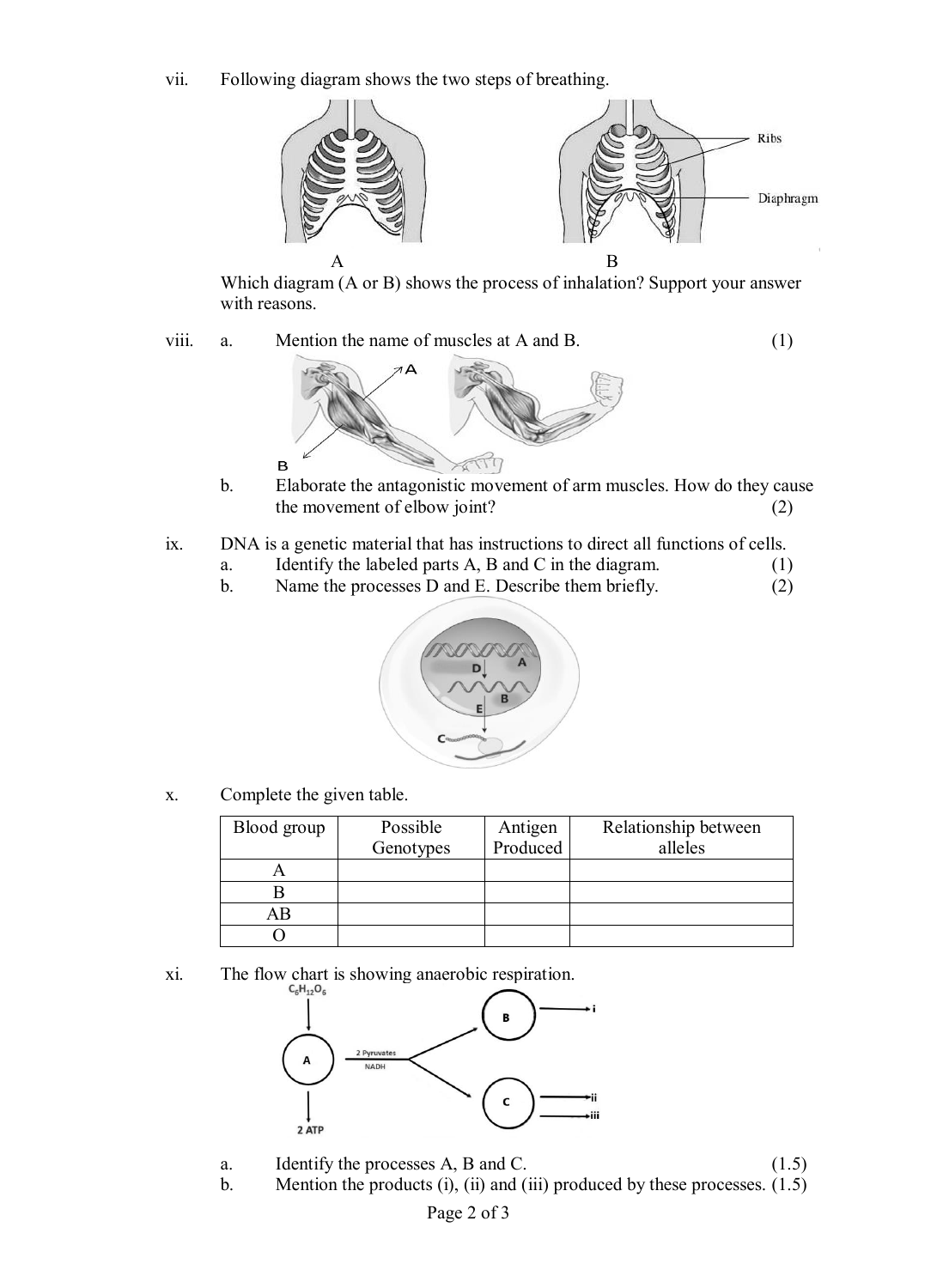xii. a. Relate the given diagrams A and B with the specific disorder of eye.(1)



- b. Recognize the cause of the eye sight problem of the grandmother if she is unable to read the newspaper. (1.5)
- c. Suggest the lens to rectify this problem.  $(0.5)$
- xiii. Which type of symbiosis exists between lice and human being? Justify your answer with reasons and two relevant examples.
- xiv. a. Visualize what would happen if there are no nitrogen fixing bacteria present in an ecosystem. How will it disturb the nitrogen cycle? (2)
	- b. Whichnatural process would be stopped if denitrifying bacteria become extinct? (1)
- xv. Keeping in view the working of vaccine, summarize how does corona vaccine produce immunity in human body.

## **SECTION – C** (Marks: 20)

- Note: Attempt any **TWO** questions from the following. All questions carry equal marks.  $(2 \times 10=20)$
- **Q.3** a. How are seeds produced from male and female gametophyte in angiosperms? Explain the process with the help of diagram. **(4+2)**
	- b. Antibiotics are very essential medicinal drugs. How does antibiotic resistance develop? Analyze serious effects caused by antibiotic resistance. **(3+1)**
- **Q.4** a. Genetic engineering offers enormous benefits by producing the GMO. Apply the knowledge to identify the different steps of production of GMO. Illustrate it with the help of labelled diagram. **(3+3)**
	- b. Nephron is the structural and functional unit of kidney. Explain the re-absorption of glomerular filtrate at A, B, C and D. Which processes are involved in it? **(4)**



- **Q.5** a. Draw and label the structure of eye. Give detail of each layer of eye. **(3+3)**
	- b. Skeleton provides protection and support for animal body. Describe the bones of the axial skeleton in human. **(4)**

\* \* \* \* \*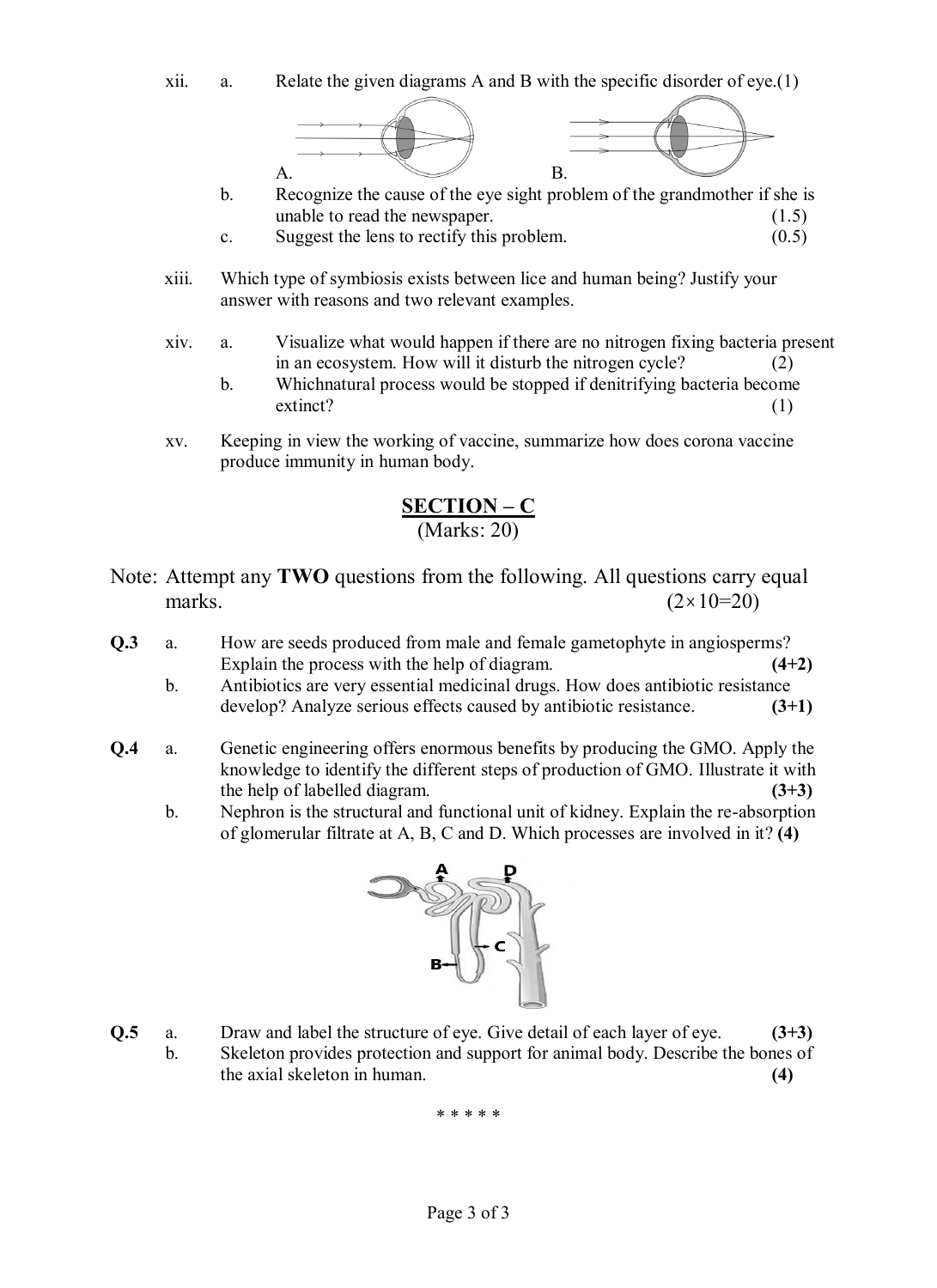## Federal Board SSC-II Examination Biology Model Question Paper SLOs (Curriculum 2006) **SECTION – A**

#### **Q.1 Encircle the correct option i.e. A / B / C / D. All parts carry equal marks.**

(1) Differentiate between the composition of inspired and expired air.

(2) Describe the mechanisms / adaptations in plants for the excretion / storage of  $CO<sub>2</sub>$ , H2O, O2, latex, resins and gums.

(3) Describe different types of asexual reproduction i.e. binary fission, budding, spore formation and vegetative propagation.

(4) Describe single-cell protein and its importance.

(5) Describe the composition of chromatin material.

(6) Explain the role of ear and eye in maintenance of homeostasis through balance and accommodation.

(7) Describe the location and movement of hinge joints.

(8) Outline the parts of endocrine system; major glands of this system (Pituitary, Thyroid, Pancreas, Adrenal, Gonads) and names of their respective hormone.

(9) Describe complete dominance using the terms dominant, recessive, phenotype, genotype, homozygous, heterozygous, P1, F1, F2 generations and proving it

diagrammatically through a monohybrid genetic cross.

(10) Explain AIDS as an example of sexually transmitted diseases.

(11) Describe the interrelationships between different components of the ecosystem.

(12) Describe the principle usages of painkillers, antibiotics, vaccines and sedatives.

## **SECTION – B** (Marks 33)

 $\mathcal{L}_\text{max}$  . The set of the set of the set of the set of the set of the set of the set of the set of the set of the set of the set of the set of the set of the set of the set of the set of the set of the set of the set

**Q.2** Attempt any **ELVEN** parts from the following. All parts carry equal marks.( $11 \times 3 = 33$ )

i. Describe effects of pollution on plants, animals and human beings.

ii. Explain osmotic adjustments in plants.

iii.Describe the adaptations in the structure of wind-pollinated and insect-pollinated flowers.

iv.Explain vegetative propagation in plants (through stem, suckers and leaves). v. Describe the biological consequences of smoking in relation to the lungs and circulatory system.

vi. Differentiate between the cross sectional views of brain and spinal cord, with reference to white and grey matter.

vii. Describe the mechanism of breathing in term of movements of ribs and diaphragm. viii. Describe the action of flexors and extensors as a pair of opposing muscles selecting biceps and triceps as example.

ix**.** Describe the central dogma stating the role of gene in protein synthesis.

x. Selecting the example of ABO blood group system, explain co-dominance.

xi**.** Explain the method of fermentation by yeast and bacteria.

xii. State how short and long sightedness can be treated.

xiii. Explain competition, predation and symbiosis (parasitism, mutualism,

commensalisms).

xiv. Describe carbon and nitrogen cycles.

xv. Describe the role of vaccines in producing immunity against specific diseases.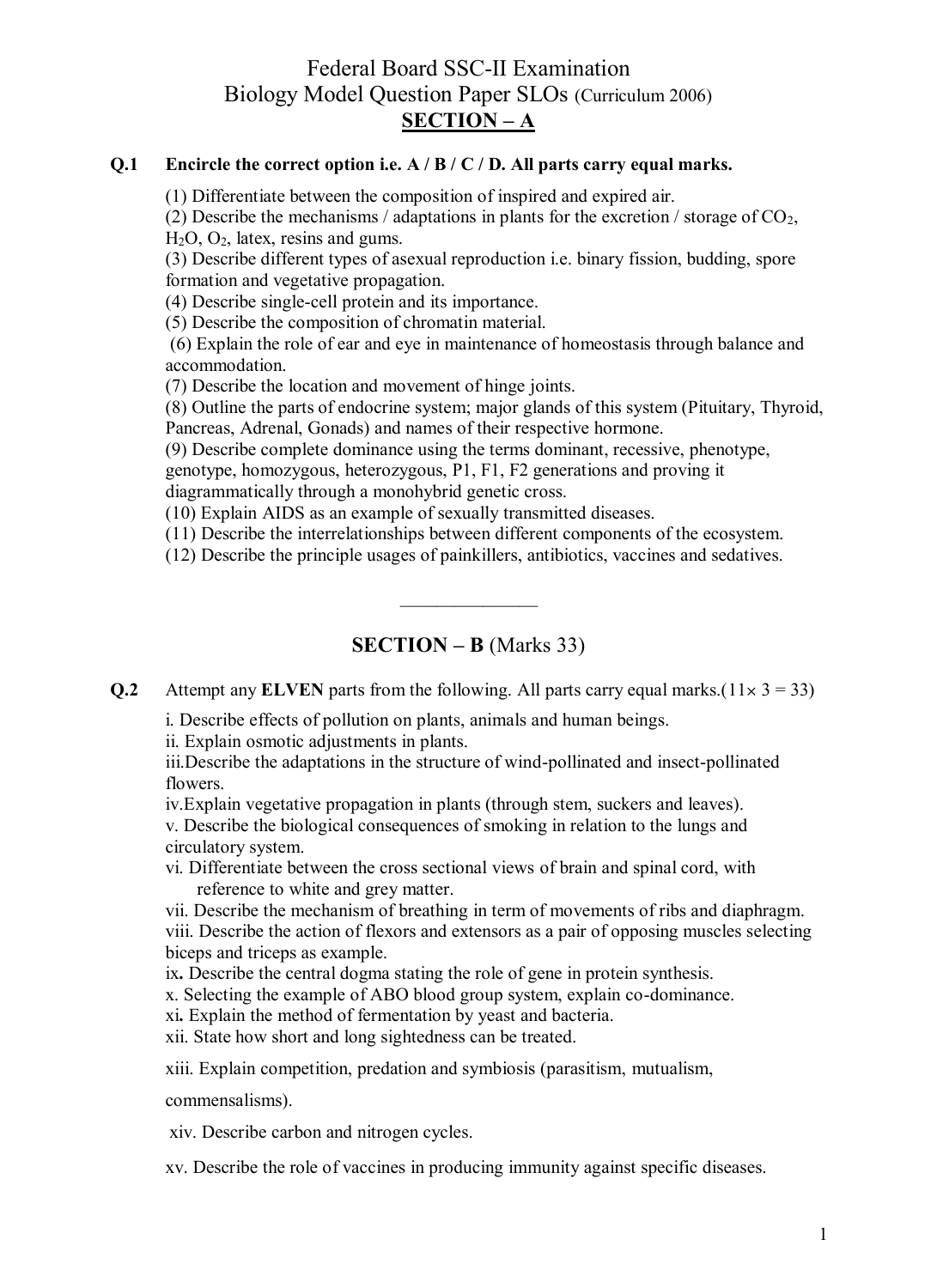# **SECTION – C**

(Marks: 20)

- Note: Attempt any **TWO** questions from the following. All questions carry equal marks.  $(2 \times 10=20)$
- **Q.3** a. Describe sexual reproduction in plants by explaining the life cycle of a flowering plant. b. Categorize major antibiotics as per their bactericidal and bacteriostatic effects.

**Q.4** a. Define genetic engineering and describe its objectives. Describe how a gene is transplanted.

b. Describe that urine formation involves three processes i.e. filtration, reabsorption and secretion.

**Q.5** a. Describe the structure of human auditory and visual receptors.

b. Describe the main components of the axial skeleton and the appendicular skeleton.

\* \* \* \*